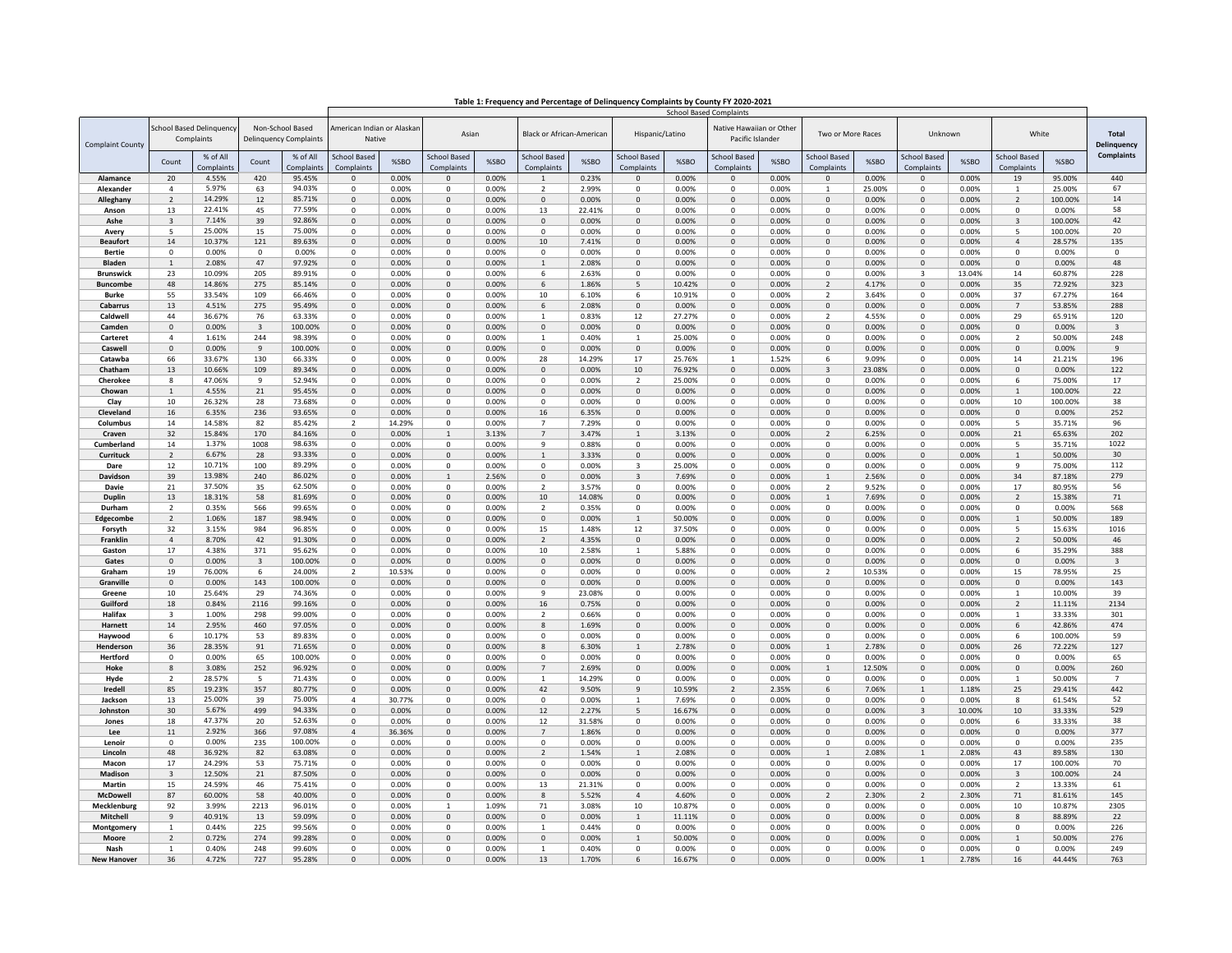| Table 1: Frequency and Percentage of Delinquency Complaints by County FY 2020-2021 |  |  |  |  |  |
|------------------------------------------------------------------------------------|--|--|--|--|--|
|------------------------------------------------------------------------------------|--|--|--|--|--|

|                         |                                       |                        |                                                   |                        | <b>School Based Complaints</b>    |                                      |                                   |       |                                   |        |                            |        |                                              |       |                                   |       |                                   |        |                                   |         |                             |
|-------------------------|---------------------------------------|------------------------|---------------------------------------------------|------------------------|-----------------------------------|--------------------------------------|-----------------------------------|-------|-----------------------------------|--------|----------------------------|--------|----------------------------------------------|-------|-----------------------------------|-------|-----------------------------------|--------|-----------------------------------|---------|-----------------------------|
| <b>Complaint County</b> | School Based Delinguenc<br>Complaints |                        | Non-School Based<br><b>Delinquency Complaints</b> |                        |                                   | American Indian or Alaskar<br>Native |                                   | Asian | <b>Black or African-American</b>  |        | Hispanic/Latino            |        | Native Hawaiian or Other<br>Pacific Islander |       | Two or More Races                 |       | Unknown                           |        | White                             |         | <b>Total</b><br>Delinguency |
|                         | Count                                 | % of All<br>Complaints | Count                                             | % of All<br>Complaints | <b>School Based</b><br>Complaints | %SBO                                 | <b>School Based</b><br>Complaints | %SBO  | <b>School Based</b><br>Complaints | %SBO   | School Based<br>Complaints | %SBO   | <b>School Based</b><br>Complaints            | %SBO  | <b>School Based</b><br>Complaints | %SBO  | <b>School Based</b><br>Complaints | %SBO   | <b>School Based</b><br>Complaints | %SBO    | <b>Complaints</b>           |
| Northampton             | $^{\circ}$                            | 0.00%                  | 28                                                | 100.00%                | $\Omega$                          | 0.00%                                | $\Omega$                          | 0.00% | $\Omega$                          | 0.00%  | $^{\circ}$                 | 0.00%  | $\Omega$                                     | 0.00% | $\mathbf 0$                       | 0.00% | $\Omega$                          | 0.00%  | $\Omega$                          | 0.00%   | 28                          |
| Onslow                  | 57                                    | 10.34%                 | 494                                               | 89.66%                 | $\mathbf{0}$                      | 0.00%                                | $\mathbf{0}$                      | 0.00% | 28                                | 5.08%  | $\overline{2}$             | 3.51%  | $\Omega$                                     | 0.00% | $\mathbf 0$                       | 0.00% | $\Omega$                          | 0.00%  | 27                                | 47.37%  | 551                         |
| Orange                  | 6                                     | 2.61%                  | 224                                               | 97.39%                 | $\mathbf{0}$                      | 0.00%                                | $\Omega$                          | 0.00% | $\overline{\mathbf{3}}$           | 1.30%  | $\mathbf{0}$               | 0.00%  | $\Omega$                                     | 0.00% | $\mathbf 0$                       | 0.00% | $\Omega$                          | 0.00%  | $\overline{\mathbf{3}}$           | 50.00%  | 230                         |
| Pamlico                 | $\overline{4}$                        | 30.77%                 | $\mathbf{q}$                                      | 69.23%                 | $\mathbf{0}$                      | 0.00%                                | $\mathbf{0}$                      | 0.00% | $\overline{a}$                    | 30.77% | $\mathbf{0}$               | 0.00%  | $\mathbf{0}$                                 | 0.00% | $\mathbf{0}$                      | 0.00% | $\Omega$                          | 0.00%  | $\mathbf{0}$                      | 0.00%   | 13                          |
| Pasquotank              | $\overline{4}$                        | 4.00%                  | 96                                                | 96.00%                 | $\mathbf{0}$                      | 0.00%                                | $^{\circ}$                        | 0.00% | 1                                 | 1.00%  | $^{\circ}$                 | 0.00%  | $^{\circ}$                                   | 0.00% | $\mathbf 0$                       | 0.00% | $\Omega$                          | 0.00%  | $\overline{\mathbf{3}}$           | 75.00%  | 100                         |
| Pender                  | $\overline{\phantom{a}}$              | 3.08%                  | 63                                                | 96.92%                 | $\mathbf{0}$                      | 0.00%                                | $\mathbf{0}$                      | 0.00% | 2                                 | 3.08%  | $\mathbf{0}$               | 0.00%  | $\mathbf{0}$                                 | 0.00% | $\Omega$                          | 0.00% | $\mathbf{0}$                      | 0.00%  | $\Omega$                          | 0.00%   | 65                          |
| Perquimans              | 13                                    | 13.40%                 | 84                                                | 86.60%                 | $\mathbf{0}$                      | 0.00%                                | $\mathbf{0}$                      | 0.00% | <sup>1</sup>                      | 1.03%  | $^{\circ}$                 | 0.00%  | $\Omega$                                     | 0.00% | $\mathbf 0$                       | 0.00% | $^{\circ}$                        | 0.00%  | 12                                | 92.31%  | 97                          |
| Person                  | 11                                    | 13.25%                 | 72                                                | 86.75%                 | $\mathbf 0$                       | 0.00%                                | $\mathbf{0}$                      | 0.00% | $\mathbf{0}$                      | 0.00%  | $\mathbf{0}$               | 0.00%  | $\mathbf{0}$                                 | 0.00% | $\mathbf{0}$                      | 0.00% | $\mathbf{0}$                      | 0.00%  | 11                                | 100.00% | 83                          |
| Pitt                    | 31                                    | 5.40%                  | 543                                               | 94.60%                 | $\mathbf 0$                       | 0.00%                                | $\mathbf 0$                       | 0.00% | 25                                | 4.36%  | $\overline{2}$             | 6.45%  | $\mathbf 0$                                  | 0.00% | $\mathbf 0$                       | 0.00% | $^{\circ}$                        | 0.00%  | $\overline{4}$                    | 12.90%  | 574                         |
| Polk                    | $\Omega$                              | 0.00%                  | 24                                                | 100.00%                | $\mathbf{0}$                      | 0.00%                                | $\Omega$                          | 0.00% | $\Omega$                          | 0.00%  | $\mathbf{0}$               | 0.00%  | $\Omega$                                     | 0.00% | $\Omega$                          | 0.00% | $\Omega$                          | 0.00%  | $\Omega$                          | 0.00%   | 24                          |
| Randolph                | 29                                    | 13.18%                 | 191                                               | 86.82%                 | $\mathbf{0}$                      | 0.00%                                | $\Omega$                          | 0.00% | $\overline{a}$                    | 1.82%  | -5                         | 17.24% | $\Omega$                                     | 0.00% | 1                                 | 3.45% | $\Omega$                          | 0.00%  | 19                                | 65.52%  | 220                         |
| Richmond                | $\overline{1}$                        | 0.87%                  | 114                                               | 99.13%                 | $\Omega$                          | 0.00%                                | $\Omega$                          | 0.00% | $\Omega$                          | 0.00%  | $\mathbf{0}$               | 0.00%  | $\Omega$                                     | 0.00% | $\mathbf{0}$                      | 0.00% | $\Omega$                          | 0.00%  | $\overline{1}$                    | 100.00% | 115                         |
| Robeson                 | 5                                     | 1.87%                  | 263                                               | 98.13%                 | 2                                 | 40.00%                               | $\Omega$                          | 0.00% | $\overline{1}$                    | 0.37%  | $^{\circ}$                 | 0.00%  | $\Omega$                                     | 0.00% | $\Omega$                          | 0.00% | $\Omega$                          | 0.00%  | 2                                 | 40.00%  | 268                         |
| Rockingham              | 27                                    | 11.07%                 | 217                                               | 88.93%                 | $\mathbf{0}$                      | 0.00%                                | $\mathbf{0}$                      | 0.00% | $\overline{3}$                    | 1.23%  | $\overline{\mathbf{3}}$    | 11.11% | $\mathbf{0}$                                 | 0.00% | $\mathbf{0}$                      | 0.00% | 2                                 | 7.41%  | 19                                | 70.37%  | 244                         |
| Rowan                   | 12                                    | 3.77%                  | 306                                               | 96.23%                 | $\mathbf 0$                       | 0.00%                                | $\mathbf{0}$                      | 0.00% | $\overline{7}$                    | 2.20%  | $\mathbf{0}$               | 0.00%  | $\Omega$                                     | 0.00% | $\mathbf 0$                       | 0.00% | $\Omega$                          | 0.00%  | 5                                 | 41.67%  | 318                         |
| <b>Rutherford</b>       | 8                                     | 5.33%                  | 142                                               | 94.67%                 | $\mathbf{0}$                      | 0.00%                                | $\Omega$                          | 0.00% | $\mathbf{0}$                      | 0.00%  | $\mathbf{0}$               | 0.00%  | $\Omega$                                     | 0.00% | $\Omega$                          | 0.00% | $\Omega$                          | 0.00%  | 8                                 | 100.00% | 150                         |
| Sampson                 | 26                                    | 19.26%                 | 109                                               | 80.74%                 | $\mathbf{0}$                      | 0.00%                                | $^{\circ}$                        | 0.00% | 5                                 | 3.70%  | 11                         | 42.31% | $\mathbf{0}$                                 | 0.00% | $\overline{1}$                    | 3.85% | $\Omega$                          | 0.00%  | $\mathbf{q}$                      | 34.62%  | 135                         |
| Scotland                | $\overline{7}$                        | 7.29%                  | 89                                                | 92.71%                 | $\mathbf{0}$                      | 0.00%                                | $\mathbf{0}$                      | 0.00% | $\overline{3}$                    | 3.13%  | $\mathbf{0}$               | 0.00%  | $\Omega$                                     | 0.00% | $\mathbf{0}$                      | 0.00% | 2                                 | 28.57% | $\overline{2}$                    | 28.57%  | 96                          |
| Stanly                  | 6                                     | 6.38%                  | 88                                                | 93.62%                 | 0                                 | 0.00%                                | $\mathbf{0}$                      | 0.00% | 2                                 | 2.13%  | $\mathbf 0$                | 0.00%  | $\Omega$                                     | 0.00% | $\mathbf 0$                       | 0.00% | $^{\circ}$                        | 0.00%  | $\overline{4}$                    | 66.67%  | 94                          |
| <b>Stokes</b>           | 15                                    | 24.59%                 | 46                                                | 75.41%                 | $\mathbf{0}$                      | 0.00%                                | $\mathbf{0}$                      | 0.00% | 1                                 | 1.64%  | 2                          | 13.33% | $\Omega$                                     | 0.00% | $\mathbf 0$                       | 0.00% | $\mathbf{0}$                      | 0.00%  | 12                                | 80.00%  | 61                          |
| Surry                   | 44                                    | 26.51%                 | 122                                               | 73.49%                 | $\mathbf{0}$                      | 0.00%                                | $\mathbf{0}$                      | 0.00% | $\overline{\mathbf{3}}$           | 1.81%  | $\mathbf{q}$               | 20.45% | $\Omega$                                     | 0.00% | $\overline{\mathbf{3}}$           | 6.82% | $^{\circ}$                        | 0.00%  | 29                                | 65.91%  | 166                         |
| Swain                   | $\overline{2}$                        | 11.11%                 | 16                                                | 88.89%                 | $\Omega$                          | 0.00%                                | $\Omega$                          | 0.00% | $\mathbf{0}$                      | 0.00%  | $\mathbf{0}$               | 0.00%  | $\Omega$                                     | 0.00% | $\mathbf{0}$                      | 0.00% | $\Omega$                          | 0.00%  | $\overline{2}$                    | 100.00% | 18                          |
| Transylvania            | 11                                    | 21.57%                 | 40                                                | 78.43%                 | $\Omega$                          | 0.00%                                | $\mathbf{0}$                      | 0.00% | 4                                 | 7.84%  | $\mathbf{0}$               | 0.00%  | $^{\circ}$                                   | 0.00% | $\mathbf 0$                       | 0.00% | $\Omega$                          | 0.00%  | $\overline{7}$                    | 63.64%  | 51                          |
| Tyrrell                 | $\overline{2}$                        | 22.22%                 | $\overline{7}$                                    | 77.78%                 | $\mathbf{0}$                      | 0.00%                                | $\Omega$                          | 0.00% | $\overline{2}$                    | 22.22% | $\mathbf{0}$               | 0.00%  | $\Omega$                                     | 0.00% | $\Omega$                          | 0.00% | $\Omega$                          | 0.00%  | $\Omega$                          | 0.00%   | $\mathbf{q}$                |
| Union                   | 93                                    | 11.95%                 | 685                                               | 88.05%                 | $\Omega$                          | 0.00%                                | $\Omega$                          | 0.00% | 28                                | 3.60%  | 11                         | 11.83% | $\Omega$                                     | 0.00% | $\overline{2}$                    | 2.15% | $\Omega$                          | 0.00%  | 52                                | 55.91%  | 778                         |
| Vance                   | $\mathbf{1}$                          | 0.97%                  | 102                                               | 99.03%                 | $\Omega$                          | 0.00%                                | $\Omega$                          | 0.00% | 1                                 | 0.97%  | $\mathbf{0}$               | 0.00%  | $\Omega$                                     | 0.00% | $\mathbf{0}$                      | 0.00% | $\Omega$                          | 0.00%  | $\mathbf{0}$                      | 0.00%   | 103                         |
| Wake                    | 52                                    | 3.65%                  | 1372                                              | 96.35%                 | $\mathbf 0$                       | 0.00%                                | 2                                 | 3.85% | 38                                | 2.67%  | 5                          | 9.62%  | $\mathbf 0$                                  | 0.00% | $\mathbf 0$                       | 0.00% | $\Omega$                          | 0.00%  | $\overline{7}$                    | 13.46%  | 1424                        |
| Warren                  | $\Omega$                              | 0.00%                  | $\overline{7}$                                    | 100.00%                | $\mathbf{0}$                      | 0.00%                                | $\Omega$                          | 0.00% | $\Omega$                          | 0.00%  | $\mathbf{0}$               | 0.00%  | $\Omega$                                     | 0.00% | $\mathbf{0}$                      | 0.00% | $\Omega$                          | 0.00%  | $\Omega$                          | 0.00%   | $\overline{7}$              |
| Washington              | 8                                     | 23.53%                 | 26                                                | 76.47%                 | $\mathbf{0}$                      | 0.00%                                | $\Omega$                          | 0.00% | $\overline{7}$                    | 20.59% | $^{\circ}$                 | 0.00%  | $\Omega$                                     | 0.00% | $\mathbf 0$                       | 0.00% | $\Omega$                          | 0.00%  | $\overline{1}$                    | 12.50%  | 34                          |
| Watauga                 | 15                                    | 32.61%                 | 31                                                | 67.39%                 | $\mathbf{0}$                      | 0.00%                                | $\mathbf{0}$                      | 0.00% | $\mathbf 0$                       | 0.00%  | 1                          | 6.67%  | $\mathbf{0}$                                 | 0.00% | $\mathbf{0}$                      | 0.00% | $\Omega$                          | 0.00%  | 14                                | 93.33%  | 46                          |
| Wayne                   | $\overline{4}$                        | 1.15%                  | 343                                               | 98.85%                 | $\Omega$                          | 0.00%                                | $\Omega$                          | 0.00% | $\overline{4}$                    | 1.15%  | $\mathbf{0}$               | 0.00%  | $\mathbf 0$                                  | 0.00% | $\mathbf 0$                       | 0.00% | $^{\circ}$                        | 0.00%  | $\mathbf 0$                       | 0.00%   | 347                         |
| Wilkes                  | 77                                    | 31.05%                 | 171                                               | 68.95%                 | $\Omega$                          | 0.00%                                | $\mathbf{0}$                      | 0.00% | 27                                | 10.89% | 5                          | 6.49%  | $\mathbf{0}$                                 | 0.00% | $\overline{\mathbf{3}}$           | 3.90% | $\mathbf{0}$                      | 0.00%  | 42                                | 54.55%  | 248                         |
| Wilson                  | 6                                     | 1.18%                  | 503                                               | 98.82%                 | $\mathbf{0}$                      | 0.00%                                | $\mathbf{0}$                      | 0.00% | 5                                 | 0.98%  | 1                          | 16.67% | $\Omega$                                     | 0.00% | $\mathbf 0$                       | 0.00% | $^{\circ}$                        | 0.00%  | $\mathbf 0$                       | 0.00%   | 509                         |
| Yadkin                  | 16                                    | 23.19%                 | 53                                                | 76.81%                 | $\mathbf{0}$                      | 0.00%                                | $\Omega$                          | 0.00% | $\overline{1}$                    | 1.45%  | $\overline{4}$             | 25.00% | $\Omega$                                     | 0.00% | $\overline{1}$                    | 6.25% | $\Omega$                          | 0.00%  | 10                                | 62.50%  | 69                          |
| Yancey                  | $\overline{3}$                        | 13.64%                 | 19                                                | 86.36%                 | $\Omega$                          | 0.00%                                | $\Omega$                          | 0.00% | $^{\circ}$                        | 0.00%  | 2                          | 66.67% | $\Omega$                                     | 0.00% | $\mathbf 0$                       | 0.00% | $\Omega$                          | 0.00%  | $\mathbf{1}$                      | 33.33%  | 22                          |
| <b>State Totals</b>     | 1,749                                 | 7.35%                  | 22,058                                            | 92.65%                 | 14                                | 0.80%                                | 5                                 | 0.29% | 609                               | 34.82% | 176                        | 10.06% | $\overline{\mathbf{3}}$                      | 0.17% | 46                                | 2.63% | 15                                | 0.86%  | 881                               | 50.37%  | 23,807                      |